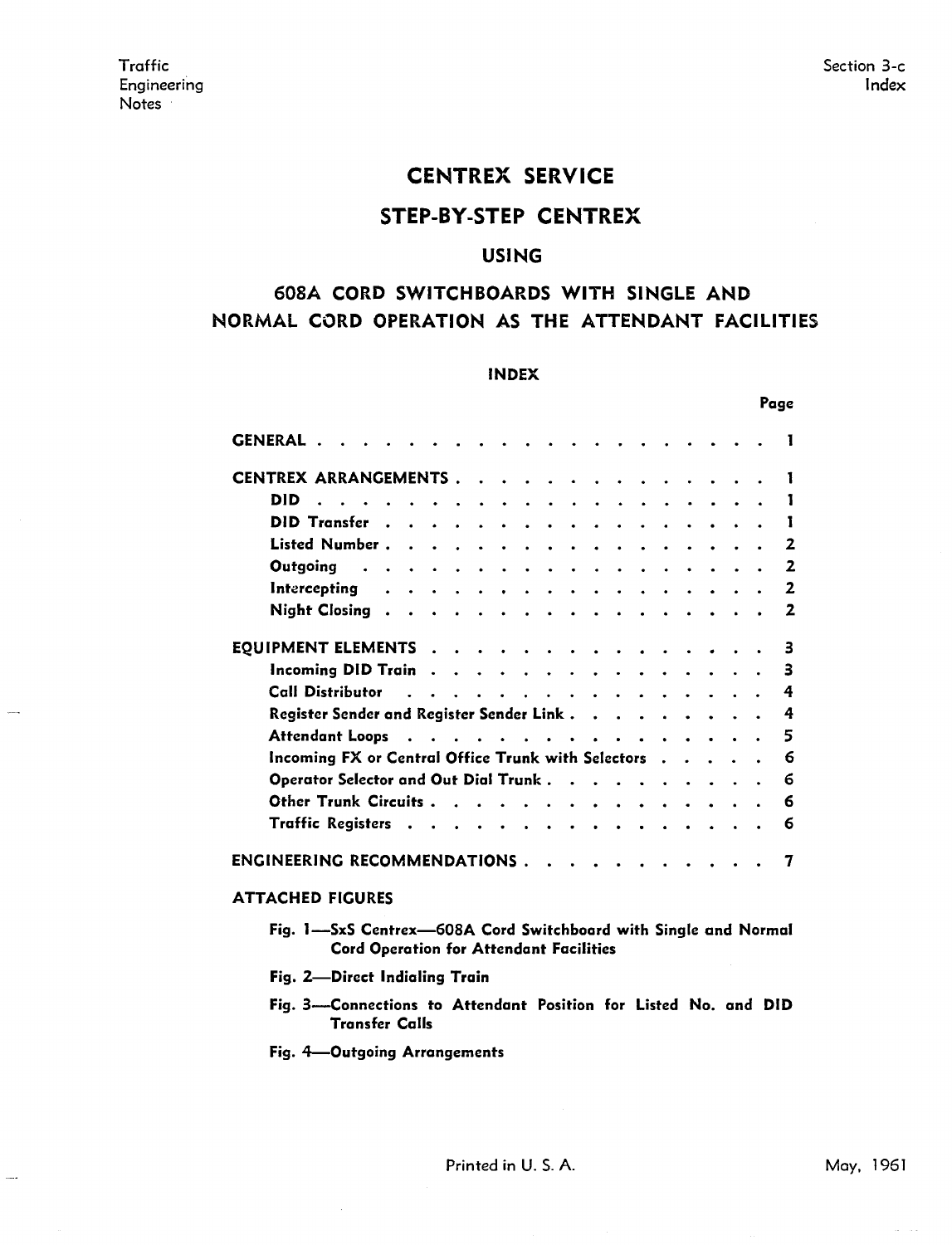## **CENTREX SERVICE**

## **STEP-BY-STEP CENTREX**

### **USING**

# **608A CORD SWITCHBOARDS WITH SINGLE AND NORMAL CORD OPERATION AS THE ATTENDANT FACILITIES**

#### **GENERAL**

Centrex service for step-by-step P.B.X.'s where 608A cord switchboards arranged for single and normal cord operation are provided for the attendant facilities can be implemented with interim standard arrangements now available. These interim arrangements will be standardized at a later date but the operating features will, in general, remain the same. These arrangements permit direct inward dialing (DID) to the stations of the Centrex by trunking through a crossbar tandem, a No. 5 crossbar office equipped with tandem features, or from the selector levels in step-by-step central offices. It will be possible to route all outgoing traffic from the Centrex directly through a crossbar tandem arranged to handle the traffic, through the local central office as it exists today, or a combination of these two arrangements can be applied.

These interim arrangements use modified 701B P.B.X. facilities for the in-dialing train. They can be used in conjunction with existing 700C, 701A, 701B and 702A type P.B.X. systems to provide DID. These facilities can be used for new Centrex installations located on the customer's premises and for centralized Centrex arrangements located on Telephone Company owned or leased premises. The attendant position used with this system is the 608A cord switchboard.

#### **CENTREX ARRANGEMENTS**

The basic Centrex features of this system will be · described briefly to present the overall picture. The major items of equipment and their functions will be described in detail under "Equipment Elements". The attendant switchboard will be described in Section 5 of these Notes. Figure 1 is a traffic schematic of the overall system.

#### **DID Arrangements** (Fig. 2)

A one-way incoming trunk group from the tandem or the step-by-step central office must be established in the Centrex for direct inward dialing (DID) to the stations. Both DID and listed number traffic can be routed over this trunk group. It is also possible to restrict this trunk group to DID traffic only.

An incoming switching train must be established at the Centrex. It can be arranged to receive either 3 or 4 digits from the originating office for DID traffic. This train consists of incoming 1st selectors, incoming 2nd selectors (if required) and incoming connectors. Under certain conditions, described in the "Equipment Elements", the incoming and local connectors can be combined into a common connector group. An indialing trunk circuit, arranged to return answer supervision to the originating office on called station answer, is associated with each incoming 1st selector.

This switching train is also utilized in completing listed number, DID transfer and other types of attendant completed traffic.

#### **DID Transfer Arrangements** (Fig. 3)

The indialing trunk circuit will recognize a switch-hook flash from the called DID station as a request for transfer and will route the call to the attendant. Attendant access is through a call distributor circuit which connects the indialing trunk to o jack termination on the switchboard. After the attendant has answered and obtained information to complete the call to the new station, she releases the switch train connection to the station originating the transfer request. She then proceeds to set up the connection to the new station, reusing the switch train for this purpose. Upon called station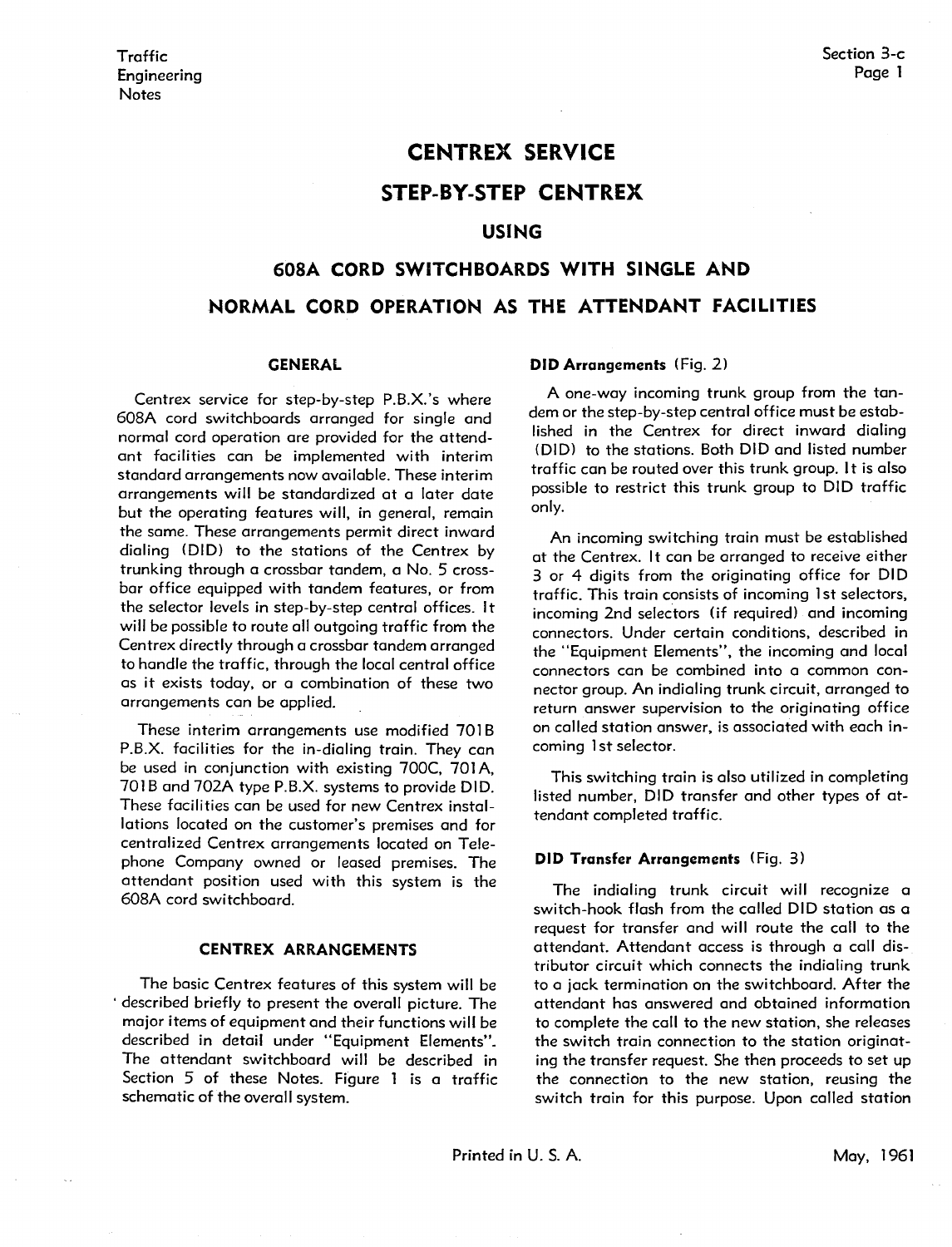answer, the attendant can release her position from the connection by removign the cord from the jack. The coll distributor will also be released. The estoblished connection will then be as if the call had been directly indioled initially. Subsequent transfers will be handled in a similar manner.

### **Listed Number Arrangements** (Fig. 3)

The incoming trunk group from the tandem or the step-by-step central offices con handle both listed number and DID traffic. A separate listed number group directly from crossbar tandem can also be established. It is also possible to retain the listed number traffic in the local central office.

When the listed number traffic is combined with the DID traffic, a level of the incoming 1st selector will be assigned for the listed number calls. The selector will find all terminals busy and step to the 11th rotary position. The incoming trunk will hold the selector off-normal for a short interval to permit any additional digits received to be absorbed. It then sends a request to the incoming trunk to coll for the attendant position. Connection of the incoming trunk to the attendant position is through the call distributor. The attendant completes the coll to the desired station using the DID switch train for this purpose. The operation and final result is similar to the DID transfer call described above. Recalls by the station ore the some as transfer requests.

The listed number calls con be routed over a separate trunk group from a crossbar tandem modified for P.B.X. translation (Fig. 3-b). Termination will be in a standard circuit available for this purpose arranged for jack termination on the switchboard. Completion is over the operator selector integrated in the DID train. The connection is retained on the switchboard for duration of conversation. Recalls will be a cord signal.

Listed number calls from the local central office can terminate at the Centrex on a new central office trunk associated with on incoming selector ( Fig. 3-a). The connection to the attendant position will be through the coll distributor if this arrangement is used. The associated selector will be integrated into the DID train and completion to the coiled station occurs as described for transfer calls. Recalls by the called station will be the same as DID transfer requests.

This traffic can also be routed from the local central office for direct termination on the cord switchboard (Fig. 3-b). Standard central office trunk circuits are used for this arrangement. Completion is over the operator selector and the connection is retained on the switchboard for duration of conversation. Recalls will be a cord signal.

### **Outgoing Arrangements** (Fig. 4)

Three arrangements are available to handle outgoing traffic from the Centrex. They are -

- 1. Route all outgoing traffic through the local central office. Normal central office trunks would apply.
- 2. Route all local, service code and DSA or toll operator traffic to the local central office. Establish a new outgoing trunk group to crossbar tandem for all DDD traffic.
- 3. Route all outgoing traffic through a crossbar tandem modified to accept it. An outgoing trunk to tandem is available for this purpose. Joint holding features are available on calls to the DSA er toll operators.

These arrangements con be dial selected by stations from the levels of the local 1st selectors. Attendant access will be from jack terminations of these trunks at the switchboard.

#### **Intercepting Arrangements**

It is recommended that all calls to vacant numbers in the block of numbers assigned to this type of Centrex as well as those to any vacant levels in the in-dialing train be routed to a recorded announcement with non-charge supervision provided. 7A record announcement facilities can be provided for this purpose.

Calls to changed numbers may be routed to either the recorded announcement, or, for a limited period, to the the attendant for completion. When these calls are routed to the attendant, answer supervision must be returned to the originating office.

#### **Night Closing Arrangements**

With DID to the stations of a Centrex, there is no longer a requirement for night service connections to selected stations to provide them with incoming service. There is, however, a requirement on the part of most customers for some night arrangement to provide for the answer of any listed number calls ofter hours.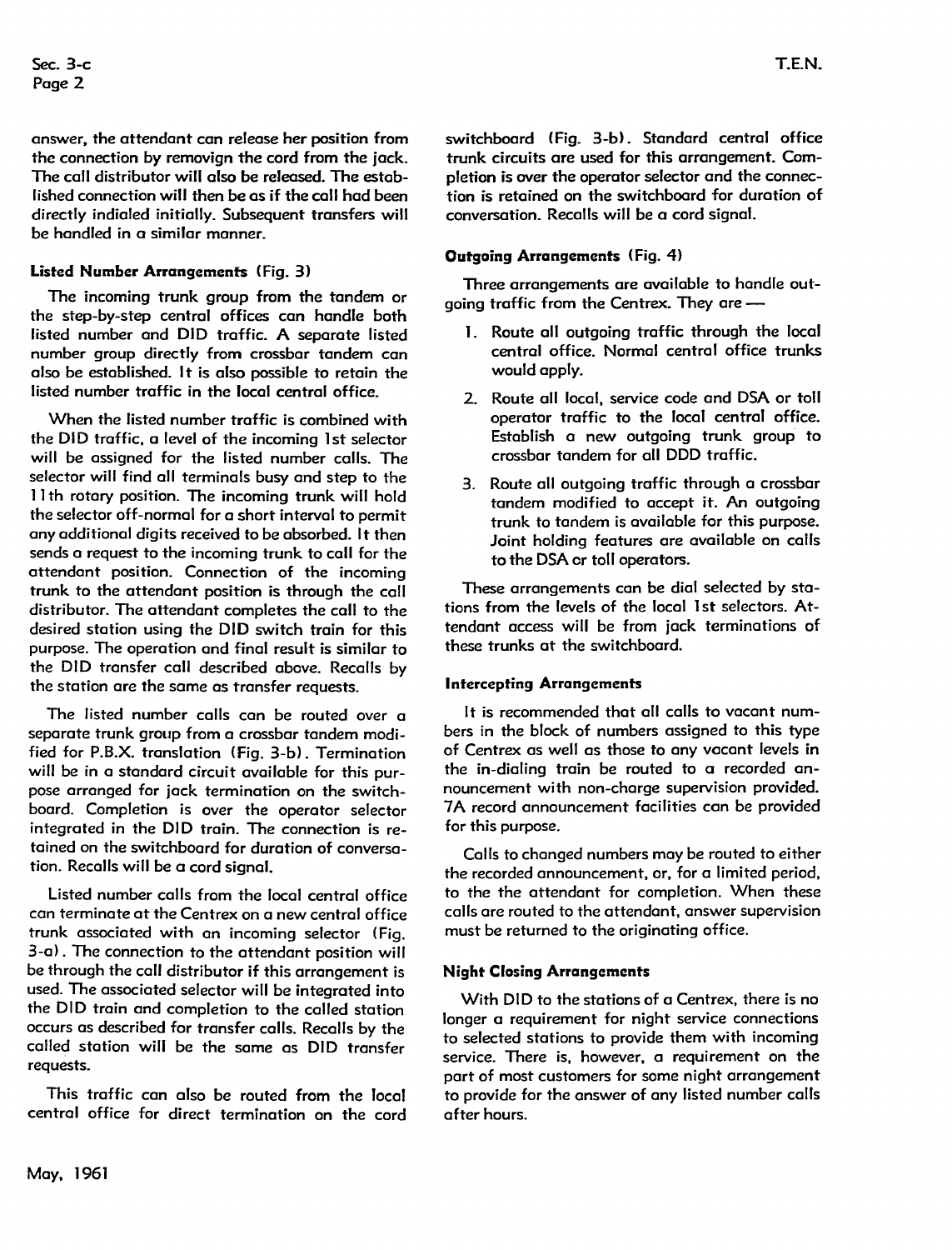When both DID and listed number traffic are combined in the same incoming trunk group, the operation of the battery cut-off key at the switchboard does several things. These are -

Removes the busy from the terminals of listed number level on the incoming first selector, and allows a listed number call to stop on an idle terminal (Fig. 2). Each terminal, as required, is connected to a two-way attendant access loop normally associated with the 621A console. Each loop terminates on the keys of a telephone set modified for this purpose. The night "attendant" can answer the incoming call and extend it to any station since the levels of the associated loop selectors would be connected into the DID train. No recall of the night attendant would be possible after attendant hang-up has occurred.

The transfer feature of the in-dialing trunk is also disabled.

Operation of the battery cut-off key, when listed number traffic is routed over a separate trunk group from the local central office and the C.O. trunk with the associated selector is provided, results in another arrangement. It is-

Connects the incoming central office trunk directly to the keys of a key telephone set provided for this purpose. In this instance, the night "attendant" will be able to answer only. No completion of the call forward is possible. The transfer feature of the in-dialing trunk is disabled.

Direct completion from the local central office or crossbar tandem to jacks on the switchboard requires other arrangements. These are-

The central office trunks can be patched to special night telephones terminating on jacks at the switchboard. Regular cords are used and the Night-Thru Dial key is operated. No switching of incoming calls is contemplated.

The listed number trunks directly from crossbar tandem cannot be patched directly to the night telephones because the trunk circuits recognize a "loop closure" rather than "generator" as a signal to call in the attendant. **An** auxiliary line circuit normally used in Hotel-Motel service for completion from a selector level to a station line circuit must be bridged to each listed number trunk. These auxiliary line circuits are then connected to special night trunk jacks which are patched to the night telephones as described above. The auxiliary line circuit would provide ringing current toward the night telephone on an incoming listed number call.

The transfer feature of the in-dialing trunk is also disabled.

#### **EQUIPMENT ELEMENTS**

#### **Incoming DID Train** (Fig. 2)

The in-dialing train includes the in-dialing trunk, the incoming 1st selector, incoming 2nd selector (if required) and the incoming connector. This train requires 4-wire switches to provide the attendant with visual indications of called station ring, overflow, and called station busy. If these visual supervisory indications are not required, 3-wire switches can be used. The attendant will receive tones only.

The **in-dial trunk** is arranged to return answer supervision to the calling office on called station or attendant answer. It recognizes a switch-hook flash from the called station as a transfer request and routes the call to the attendant. In this case, a threeway talking path is established between the calling party, called party and the attendant. It receives a signal from the incoming 1st selector on listed number calls and routes the call to the attendant. It controls the denial of specified levels of the incoming 1st selector, to incoming DID traffic, but will permit attendant completion to these levels. **Audi**ble ring is returned to the calling subscriber while waiting for an attendant answer. The transfer feature is disabled when the night closing arrangements are in effect. The trunk controls the established connection during conversation and will release the train upon calling subscriber disconnect.

The **incoming 1st selector** is controlled in many of its features by the incoming trunk. This selector provides switching access to the balance of the DID train. It can be arranged to deny specified levels to DID traffic. A busy tone will be returned to the calling subscriber when these denied levels are reached. It will signal the incoming trunk when a listed number call is routed to the assigned level ( this wi II generally be level "O"). The terminals of this level will be busy to incoming traffic. However, two-way attendant loops, normally associated with the 621A console, connected to a key telephone modified for this purpose may be terminated on these terminals. When the night closing features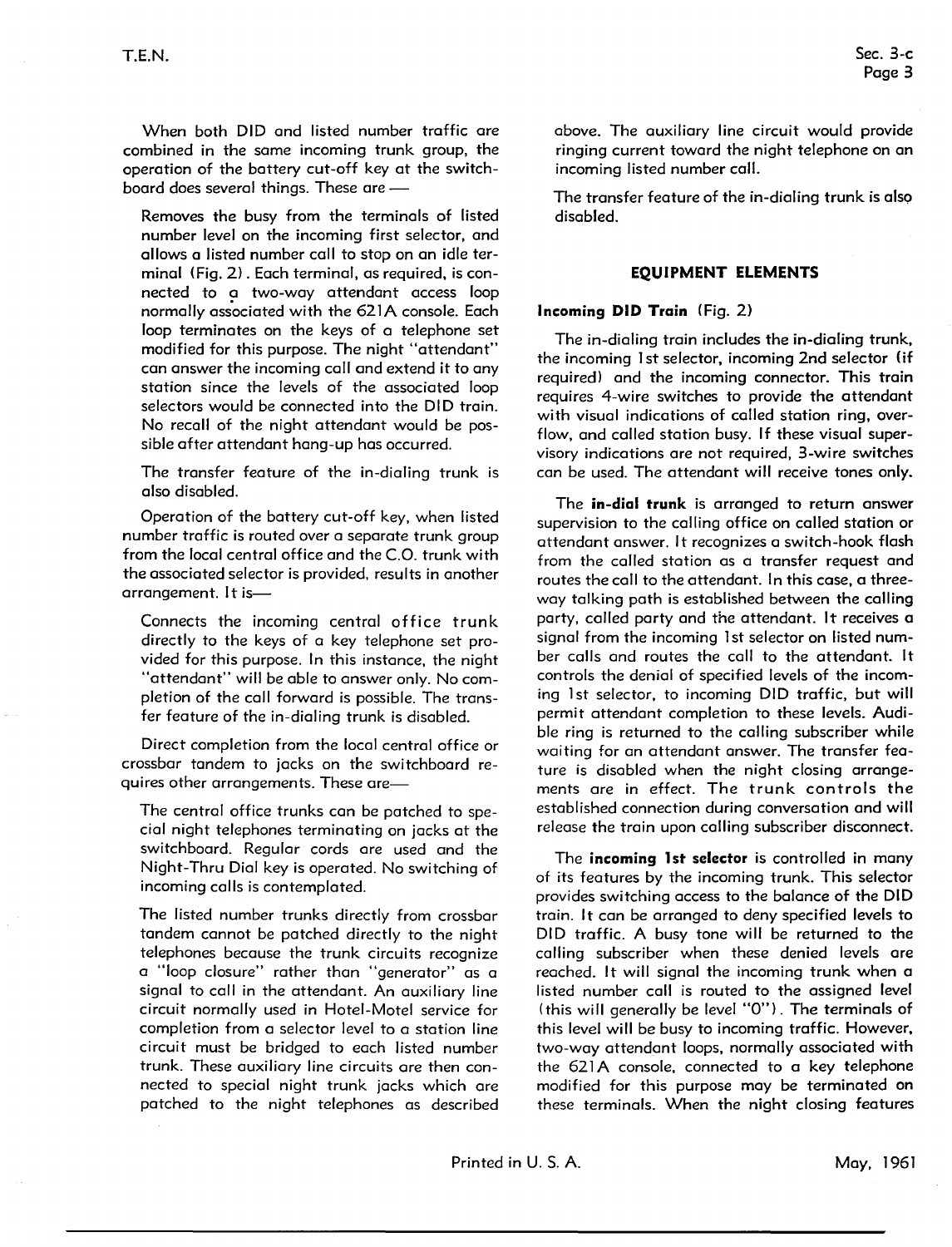ore in effect, the terminals of the listed number level will be used to route the listed number calls to the night telephones. The selector also hos been arranged to absorb the initial digit for attendant completion in 3-digit systems, since a 4-digit station number will generally be supplied to her.

The **incoming 2nd selector** is similar to local 2nd selectors except for the modification to 4-wire operation.

The **incoming connector** is arranged for terminal hunting as required. It will return audible ring to the colling party and a 30 1PM "wink" to the attendant position while the called station is being rung. It will return a busy tone to the calling subscriber on DID calls if the called station is busy. It is also arranged to **"camp-on"** a busy station on attendant completed calls and a 60 IPM flash and busy tone is returned to the attendant. She then operates the CAMP-ON key on her position. If another call is not already camped-on the busy station, the busy tone is removed and the camp-on feature is in effect. The 60 IPM flash is retained on the attendant position on indication to the attendant that comp-on is in effect and that subsequent reports ore required if the busy condition continues for any duration. The connection will be cut through and called station rung when the station disconnects from the previous call. If another call is already comped-on, the tone will not be removed when the CAMP-ON key is operated, and camp-on is denied. This feature is controlled over the "sleeve" connection and may be provided in 3-wire systems. However, the operation is not as satisfactory since no visual indication of the busy will be received at the attendant position. Busy tone will be heard, however, and will be removed when comp-on is allowed.

An overflow in the switching train will return a busy tone to the colling subscriber and, on attendant completed calls, a 120 IPM flash to the attendant position. Busy tone only, no flash, will be returned to the attendant if 3-wire systems are used.

#### **Call Distributor**

Two call distributors are available with this sys $tem - (1)$  a distributor which applies when more than one Centrex customer is to be served and (2) a distributor which applies when only one customer is to be served.

In-dialing trunk arranged for transfer

nected to these call distributors:

- Incoming central office trunk (with associated selector) used for listed number calls only
- Incoming central office trunk (with associated selector) used as FX lines

These call distributors are described in detail in Section 5-d.

#### **Register Sender and Register Send'er Link**

The attendant completes calls routed to her by dialing the desired termination. Her position can be equipped with a pushbutton dial instead of a rotary dial. Pushbutton dial operation requires the association of a register sender with the position to receive, store, and outpulse the digits keyed. The position is connected to a register sender through a register sender link circuit. The attendant operates her start (ST) key to request a register sender. A register sender attached indication ( lighting of START lamp) is received to indicate the register sender is attached and. that pulsing can start. The attendant always operates the END key to indicate the end of pulsing.

The **register sender link** can serve a maximum of 10 register senders and 20 positions. It is divided into a preference unit and 4 group and select units. One group and select unit will be required for the first 5 attendant positions, another for the next 5 positions or a portion thereof, and so on. Each group and select unit provides access to a maximum of 10 register senders. The register senders are multipled to other group and units as required. The group and select unit uses a 100 point 6-wire crossbar switch to connect the position and the register senders. The register senders are on the horizontals of the switch. The positions are on the verticals and require 2 verticals per position. The register sender link connection is held under control of the position circuit. The position circuit releases the link connection when the register sender has completed its functions.

The **register sender** is arranged to receive 2-outof-5 DC pulsing from the attendant's pushbutton dial. It can store a maximum of 7 digits at one time. It will start outpulsing the digits on a dial pulse basis after the 1st digit has been received. If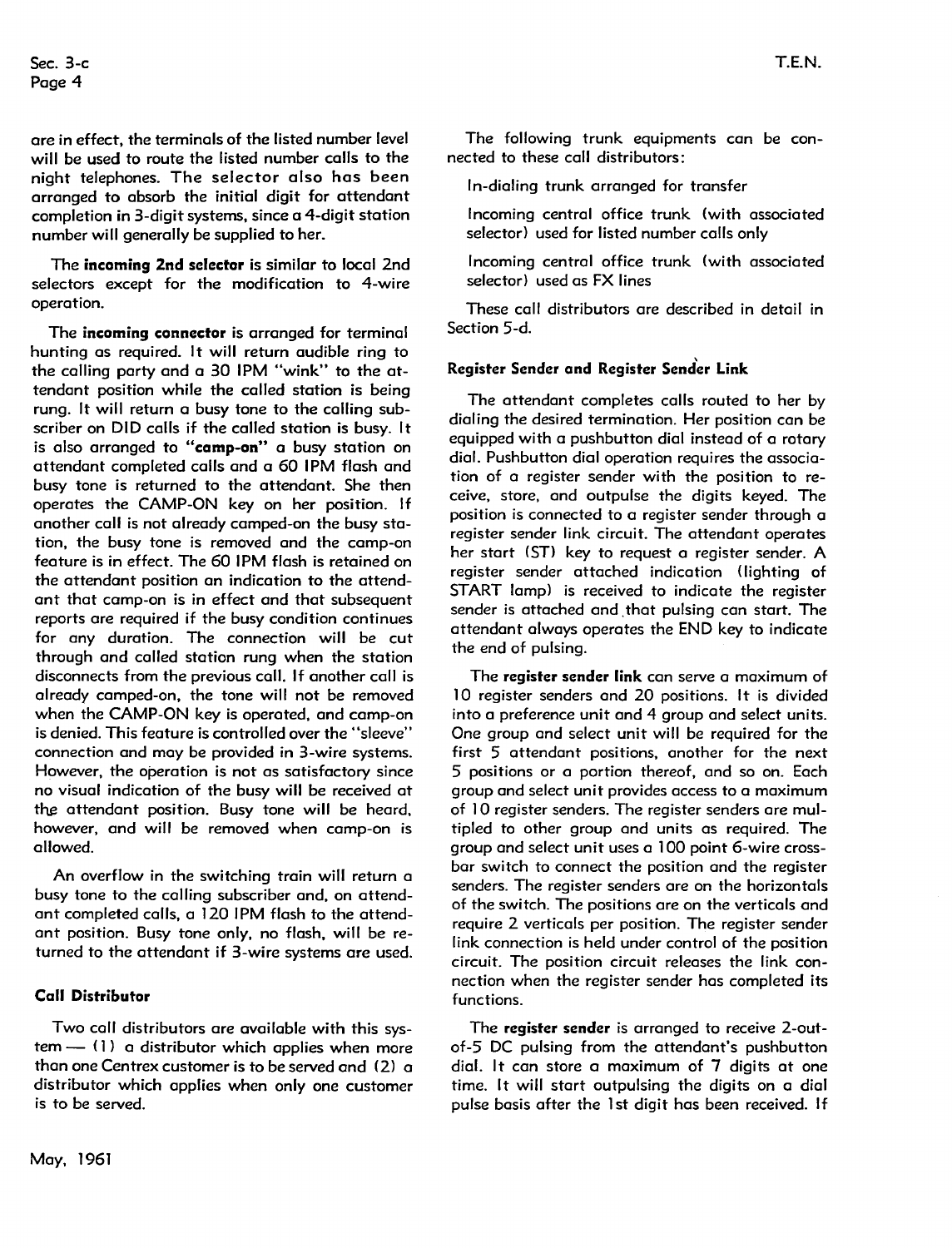Sec. 3-c Page 5

more than 7 digits are required to complete the call, the register sender will again re-cycle to permit storage of the digits over 7 in those digit locations which have been outpulsed. The register sender can outpulse dial pulses on a 10 pps basis or on a 20 pps basis. Twenty pps pulsing is applicable on outgoing calls to the central office only.

The register sender equipment can be shared by the attendant teams of more than one Centrex customer.

#### **Attendant Loops**

This circuit is used as a connecting link between the 608A cord switchboard and incoming trunks associated with the call distributor for DID transfer requests and listed number traffic. The attendant loop, when seized, will alert the attendant by sounding an audible alarm and by lighting the trunk lamp. The trunk lamp will be steady on listed number calls and flashing at 120 IPM on transfer requests.

The attendant loop is arranged for operation with the back cord only (single cord operation). The incoming signal and th... audible alarm are retired by inserting the back cord of an idle pair (with TALK key operated) into the associated jack. The attendant associates the position rotary or pushbutton dial with the cord by operating her DIAL BACK key. The camp-on feature applicable to busy stations is included with these arrangements. The supervisory signals received on the back cord are-

- a. Station ring-30 **1PM wink**
- b. Station busy-60 IPM flash and busy tone
- c. Camp-on in effect--60 IPM flash and no tone
- d. Camp-on denied: 60 IPM flash and busy tone
- e. Switchtrain overflow-120 IPM flash
- f. Called station answer-dark
- g. Station recall (cord in jack)-120 IPM flash

To disconnect from the cord circuit, the attendant can operate the RLS key or a TALK key associated with another cord. To release the connection from her position after called station answer, the attendant removes the cord from the jack. This releases the call distributor and the attendant loop. The established connection to the called station will then be similar to a DID call. The attendant is recalled by a switch-hook flash from the called station and the connection is re-established as if it were a transfer request.

Splitting for announce calls is achieved by the operation of the SPLIT key with the **TALK** key operated. The condition is released and the connection bridged through by re-operation of the SPLIT key, operation of the RLS key, or another TALK key. Splitting is an optional feature.

The Release Forward ( RLS FWD) key is used to restore to normal any established switch train connection associated with the attendant loop. The cord cannot be removed and re-inserted as with normal cord operation since removal of the cord releases the loop from the position.

Recall of a toll operator connected to an attendant loop on an incoming call can be accomplished with the RING BACK key.

Only single cord operation is possible with these attendant loops. Completion from these loops to FX or tie lines, even though these lines appear in the station multiple, must be on a dial selection basis through the incoming DID 1st or the incoming FX or central office trunk selectors. The connection can then be released from the position on called station answer.

Completion of an incoming listed number call or transfer request on the attendant loop for a conference connection can be accomplished in the following manner (Fig.  $1$ )  $-$ 

- 1. Assign an attendant (dial 0) trunk to a terminal of the listed number level of the DID l st selector with a multiple appearance on the zero level of the incoming FX or central office trunk selector. This level on both selectors would be available on attendant originated calls only.
- 2. Terminate this attendant trunk on the switchboard multiple.
- 3. The attendant who answers the loop initially can extend the call to the conference attendant by dialing "O". She releases her cord and position on conference attendant answer. The incoming trunk is now connected directly to the conference attendant.
- 4. The conference attendant can establish the desired connections using normal cord operation.

Connections to RD tie lines ore accomplished in a similiar manner from another level. These tie lines are not arranged for selector level termination.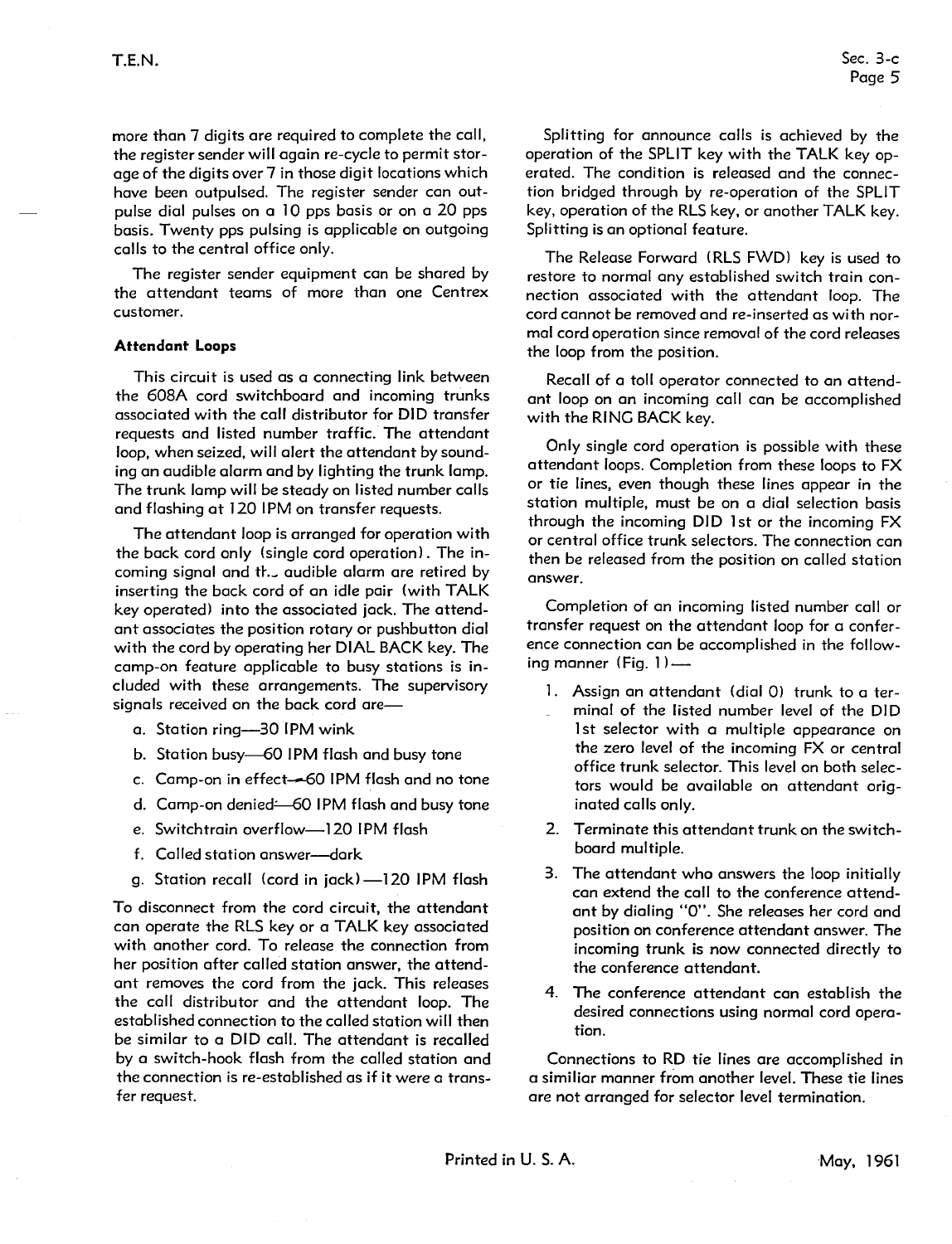### **Incoming FX or Central Office Trunk with Selectors**  (Fig. 1)

This circuit is arranged for incoming operation in its application within this system. It can be used for foreign exchange trunks or for listed number trunks from the local central office. A selector is associated with each trunk to provide access to the stations and tie trunks. Access to the attendant is provided through the coll distributor. Completion is through the associated selector into the DID train. Audible ring is returned to the colling subscriber until the attendant answers on incoming calls, **Answer** supervision is returned to the originating office on attendant answer. Calling party control is also provided. The called station con originate a transfer request and the attendant con be re-connected through the call distributor.

#### **Operator Selector and Out-Dial Trunk** ( Fig. 1 )

An operator selector is associated with an outdial trunk circuit terminated on a jack at the switchboard. The selector is intergrated into the indialing train. All incoming calls, except those on the attendant loops, can be extended to stations within the Centrex on a dial completion basis over these trunks. Conference connections to stations are completed over these circuits. Splitting, camp-on, and cord supervisory signals similar to those on attendant loop calls will be received. Normal two-cord operation is provided with these arrangements and the connections will remain on the switchboard for duration of conversation.

#### **Other Trunk Circuits**

Standard **central office trunks** can be used for outgoing central office calls. These con be both dial selected from stations and jack terminated on the switchboard. Two-way or one-way operation con be

Standard **attendant trunks** can be provided for dial "O" attendant access. They can also be used for conference operator and RD tie trunk access (See Attendant Loops) .

All standard **tie line trunks** available for step-bystep P.B.X. application can be terminated on this board. Dial access to the attendant should be provided from levels of the DID first selector and the incoming FX or C.O. trunk selector (See Attendant Loops).

Standard **outgoing trunk to crossbar tandem** can be used for all outgoing traffic, or can be used for DDD traffic only if desired. Dial selection by stations and jacks terminations for the attendant can be provided.

Standard jack terminated **conference circuits** are available. For access to conference operator on incoming calls on attendant loops see "Attendant Loops".

Access to a **busy verification** train can be jack terminated on the switchboard if required by the customer.

#### **Traffic Registers**

All traffic registers available with standard 701 B PBX equipment ore applicable with these facilities. In addition, Peg Count registers may be associated with the indialing trunks arranged for transfer to score individually (1) total DID calls, (2) total listed number calls, and (3) total transfer calls. Peg Count and ATB registers con be associated with the 2-way central office trunks (with selectors)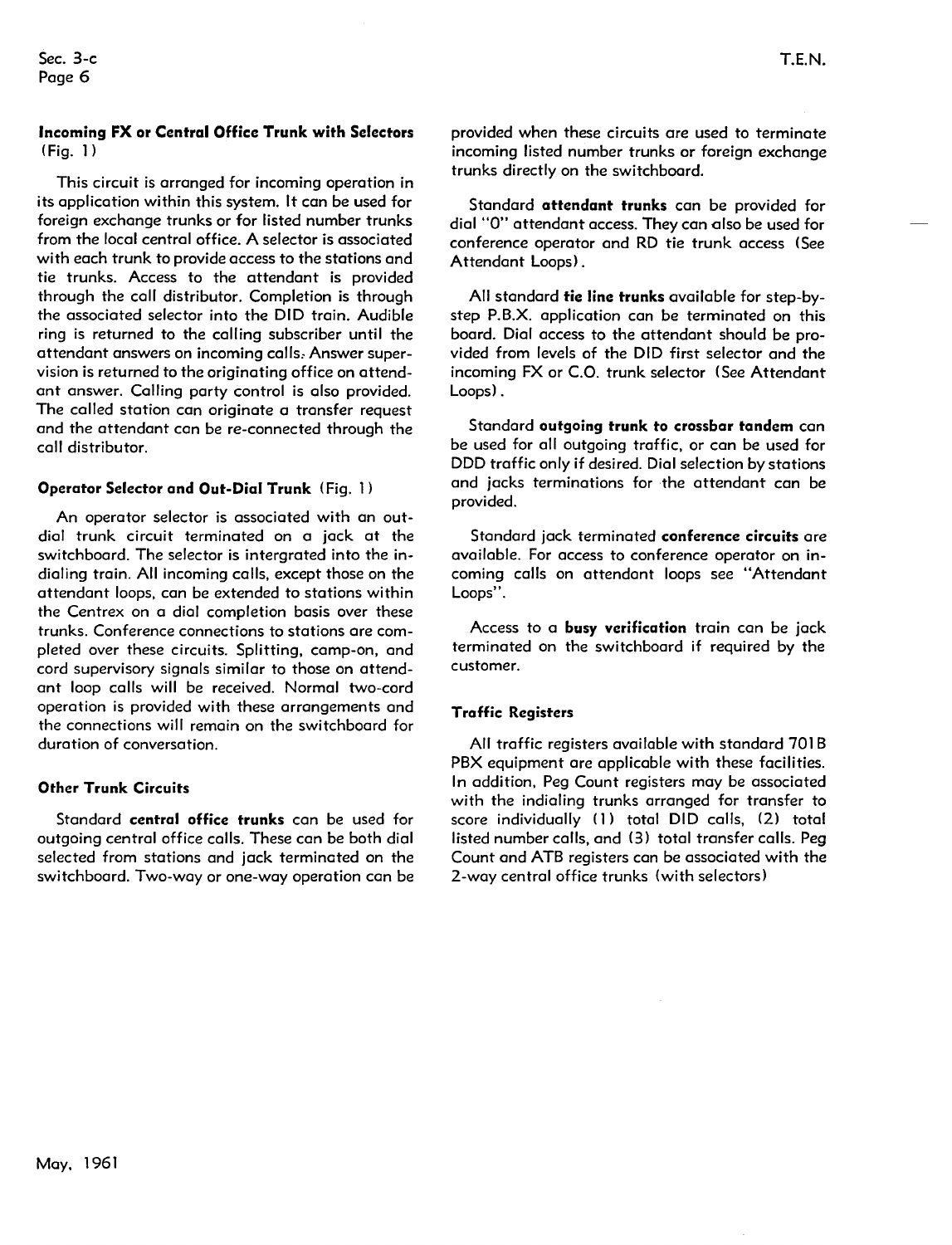ć,

 $\omega_{\rm{max}}$  and  $\omega_{\rm{max}}$ 

## **ENGINEERING RECOMMENDATIONS**

Engineering recommendations for this Centrex system are covered below for all items of equipment involved.

| Item                                                                                                        | Recommendation                                                            |
|-------------------------------------------------------------------------------------------------------------|---------------------------------------------------------------------------|
| Incoming trunk group-DID and Listed Number<br>1.                                                            | Table 20                                                                  |
| $\pmb{\epsilon}$<br>$\pmb{\epsilon}$<br>66<br>2.<br>-DID only                                               | Table 20                                                                  |
| $\pmb{\epsilon}\cdot\pmb{\epsilon}$<br>$\bullet$ $\bullet$<br>$\pmb{\epsilon}$<br>-Listed Number only<br>3. | Table 20                                                                  |
| Incoming second selectors (if required)<br>4.                                                               | Table 10                                                                  |
| 5.<br>Incoming connectors                                                                                   | Table 10                                                                  |
| Combined group of local and incoming connectors<br>6.                                                       | Table 10                                                                  |
| Register Sender Link-(10 register senders and 20 pos. max.)<br>7.<br>Group and select units                 | $1/5$ pos.                                                                |
| Register Senders<br>8.                                                                                      |                                                                           |
| 1 pos (BH requirement)                                                                                      | 1 reg. sender                                                             |
| œ<br>2 pos                                                                                                  | 66<br>$\ddot{\phantom{1}}$<br>2                                           |
| $\bullet$<br>$\epsilon$ $\epsilon$<br>$3$ pos                                                               | $\pmb{\epsilon}$<br>$\pmb{\epsilon}\cdot\pmb{\epsilon}$<br>$\overline{2}$ |
| $\pmb{\epsilon}$ $\pmb{\epsilon}$<br>$\cdots$<br>4 pos                                                      | $\leftarrow$<br>$\pmb{\epsilon}$<br>$\overline{3}$                        |
| $\leftarrow$<br>$\ddot{\phantom{1}}$<br>5 pos                                                               | $\epsilon$<br>$\ddot{\phantom{0}}$<br>4                                   |
| $\epsilon$<br>66<br>6 pos                                                                                   | $\bullet$<br>$\ddot{\phantom{0}}$<br>5                                    |
| $\epsilon$ $\epsilon$<br>$\cdots$<br>$7$ pos                                                                | $\epsilon$ $\epsilon$<br>$\cdots$<br>5                                    |
| $\cdots$<br>66<br>8 pos                                                                                     | $\cdots$<br>$\leftarrow$<br>6                                             |
| $\cdots$<br>$\cdots$<br>9 pos                                                                               | $\cdots$<br>$\leftarrow$<br>7                                             |
| $\epsilon$<br>$\ddot{\phantom{1}}$<br>$10$ pos                                                              | 66<br>$\ddot{\phantom{0}}$<br>8                                           |
| Attendant trunks<br>9.                                                                                      | Table 20                                                                  |
| 10.<br>Foreign Exchange Trunks (jack terminated)                                                            | as req'd.                                                                 |
| 11.<br>Tie trunks-all types                                                                                 | as req'd.                                                                 |
| Outgoing trunks to central office<br>12.                                                                    | Table 20                                                                  |
| Outgoing trunks to crossbar tandem<br>13.                                                                   | Table 20                                                                  |
| 14. Operator selectors and out trunks                                                                       | Table 10                                                                  |
| 15. Attendant loops                                                                                         |                                                                           |
| (a) associated with single customer call disrtibutor                                                        | one/TF                                                                    |
| (b) associated with multi-customer call distributor<br>(see Sec. 5-d for loop HT)                           | Table 10                                                                  |
| 16. Local train equipment will be engineered as specified in the T.E.P.<br>for $701$ type $P.B.X.'s$        |                                                                           |
| Attendant position requirements will be covered in Section 5 of these Notes                                 |                                                                           |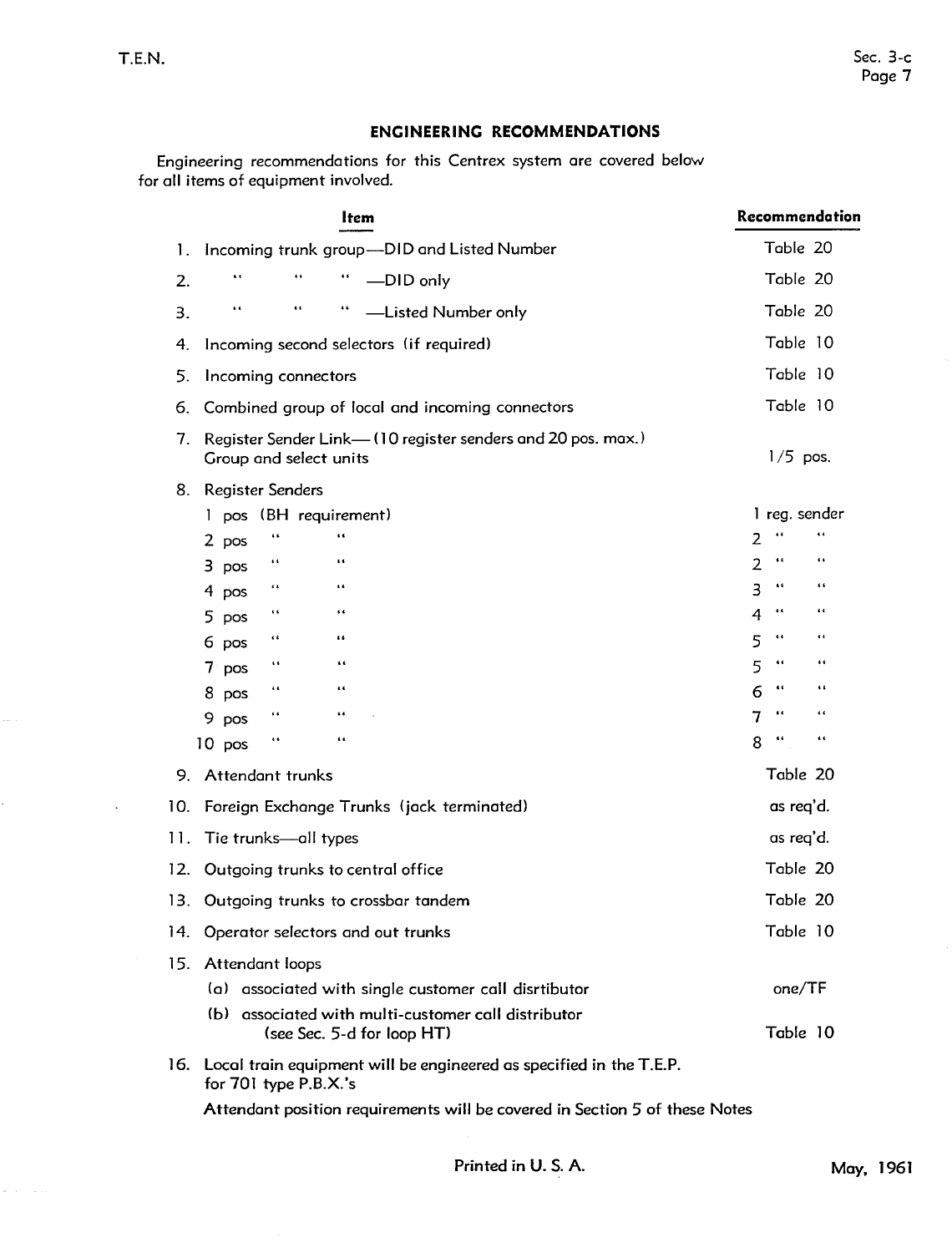$\langle \hat{f} \rangle$ 

المتقاربات الأعام

 $\epsilon$  and  $\epsilon$  , and

 $\sim 10^7$ 



FIG. 1<br>STEP-BY-STEP CENTREX 608A CORD SWITCHBOARD WITH SINGLE & NORMAL<br>CORD OPERATION FOR ATTENDANT FACILITIES

Printed in U.S. A.

May, 1961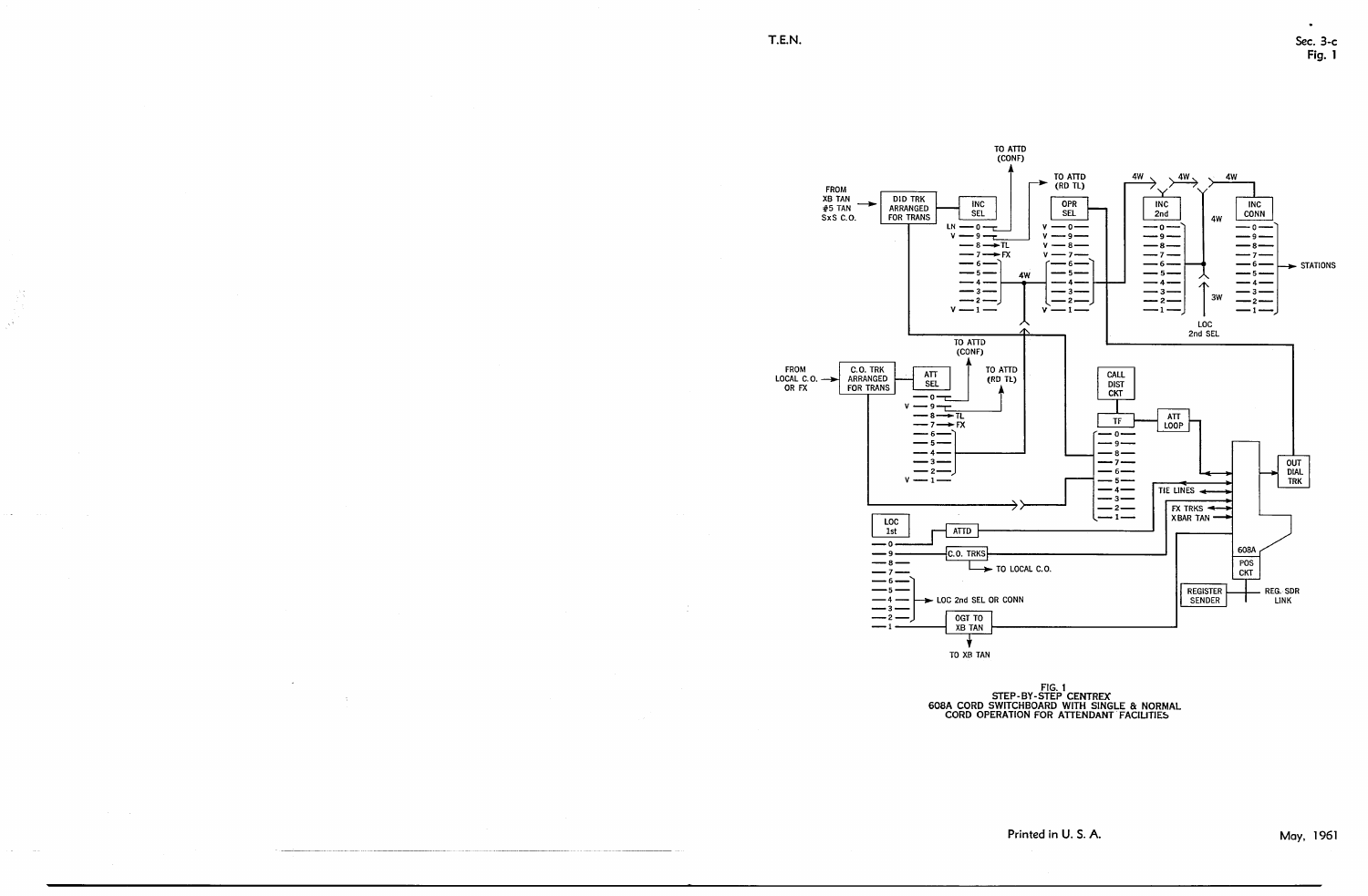

FIG. 2 DIRECT **INDIALING TRAIN** 

Printed in U. S. A.

Sec. 3-c Fig. 2

May, 1961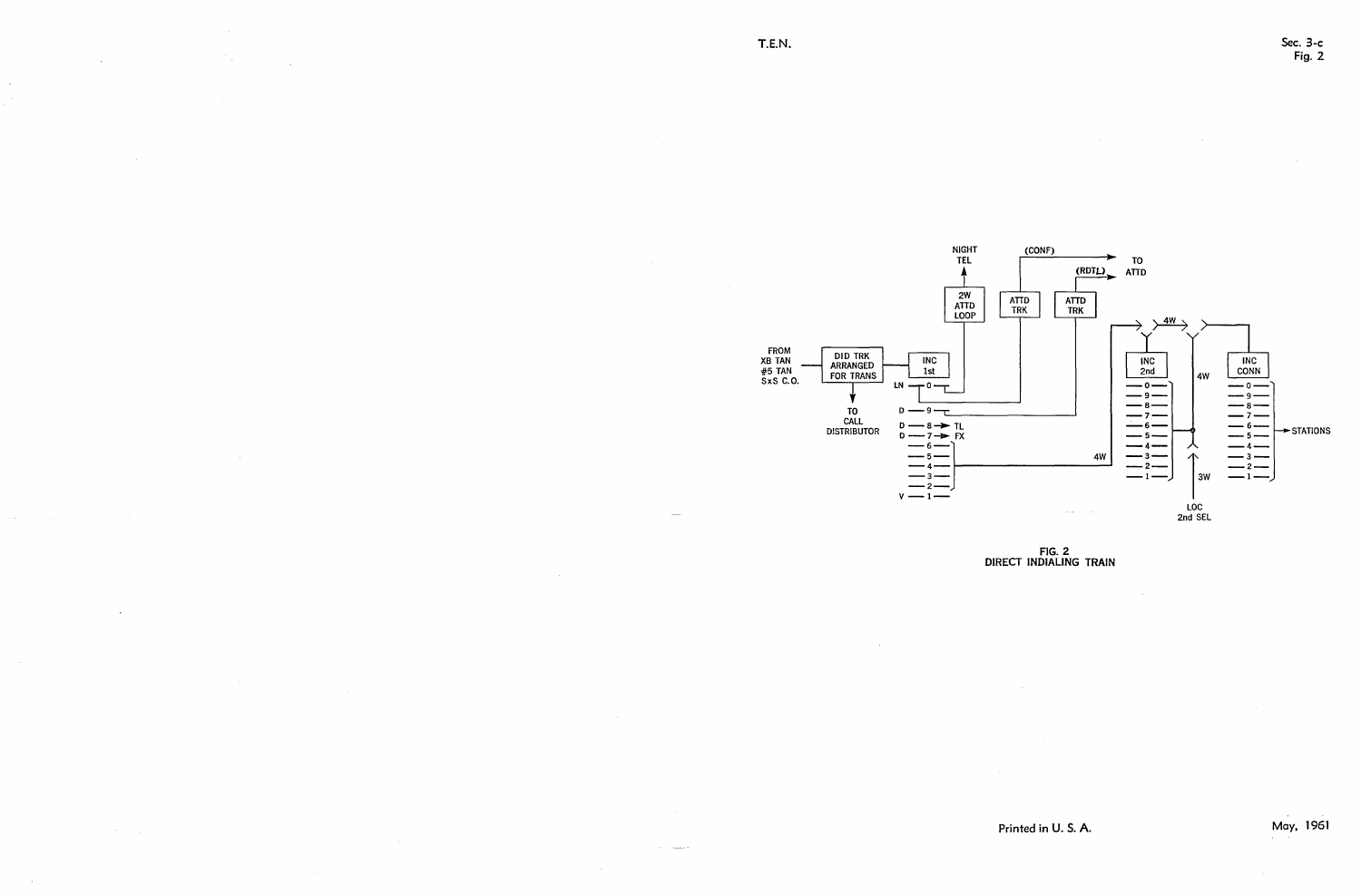#### A) LISTED NO. AND DID TRANSFER - CALL DISTRIBUTOR ACCESS

| <b>FROM</b>   |                 |     |
|---------------|-----------------|-----|
| <b>XB TAN</b> | DID TRK         |     |
| $#5$ TAN      | <b>ARRANGED</b> | 1WC |
| SxS C.O.      | FOR TRANS       | 1st |
|               |                 | Ο   |
|               |                 | - 9 |
|               |                 | 8   |
|               |                 |     |
|               |                 | 6   |
|               |                 | 5   |
|               |                 |     |
|               |                 | з   |
|               |                 | 2   |
|               |                 | п   |
|               |                 |     |
|               |                 |     |
|               |                 |     |

## ..\_..;;.(T\_RA\_NS\_F\_E\_R\_&\_L\_IS\_T\_E\_D\_N\_0..;..)\_1-- \_\_\_\_\_ ...; -- g \_



B) LISTED NO. DIRECT FROM LOCAL CO. OR CROSSBAR TANDUM - (NO CALL DISTRIBUTION) AND DID TRANSFER

|                                             |          |                       | (LISTED NO. ONLY) |                                  |
|---------------------------------------------|----------|-----------------------|-------------------|----------------------------------|
| (WHEN SEPARATE<br>LISTED NO. GROUP IS USED) |          |                       |                   |                                  |
| <b>FROM</b><br>LOCAL<br>C.0.                | ARRANGED | C.O. TRK<br>FOR TRANS |                   | <b>ATTD</b><br>OUT<br><b>SEL</b> |
|                                             |          |                       |                   | O                                |
|                                             |          |                       |                   | 9                                |
|                                             |          |                       |                   | я                                |
|                                             |          |                       |                   |                                  |
|                                             |          |                       |                   |                                  |
|                                             |          |                       |                   |                                  |
|                                             |          |                       |                   |                                  |
|                                             |          |                       |                   |                                  |
|                                             |          |                       |                   |                                  |





Printed in U.S.A. May, 1961